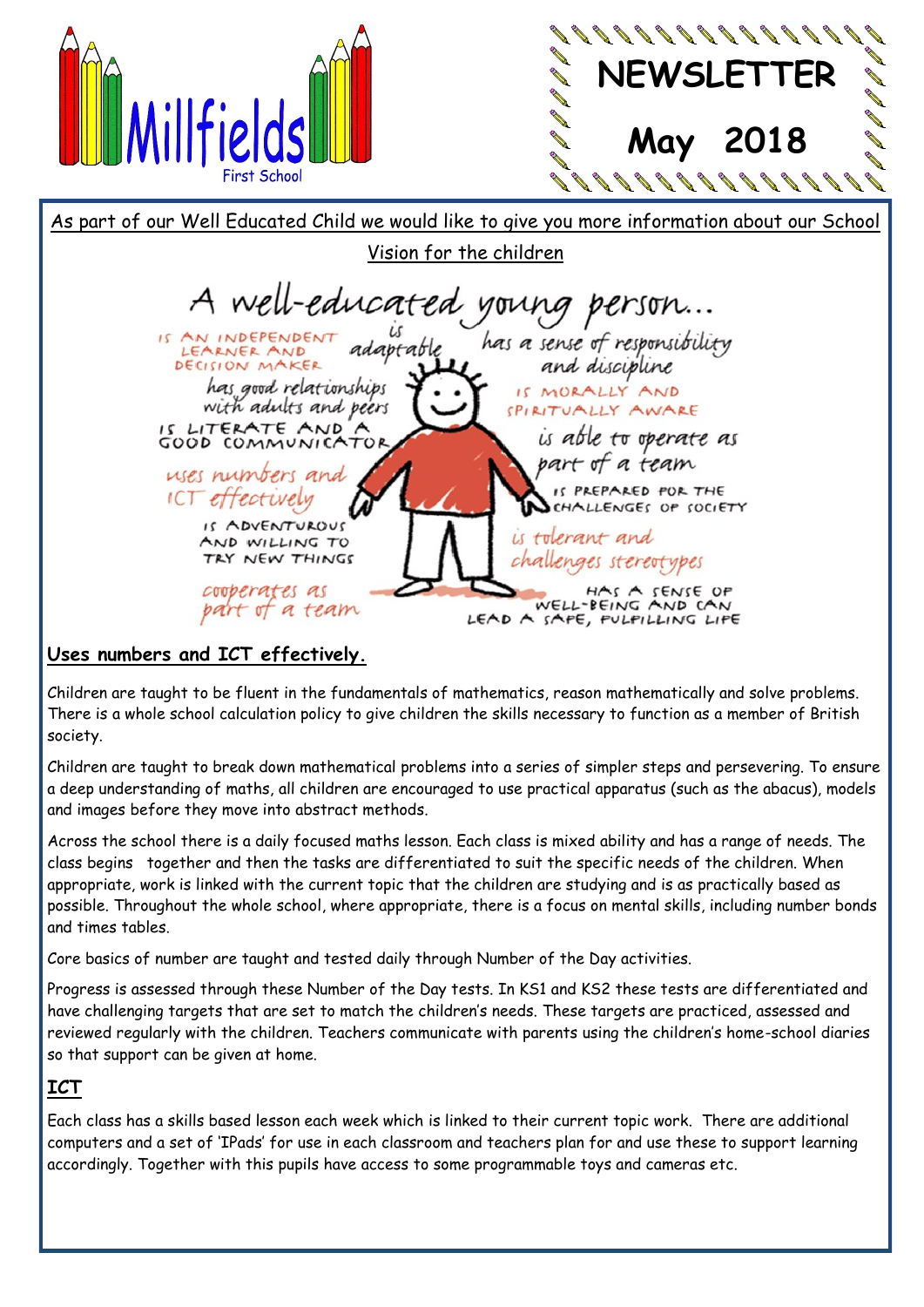#### **Curriculum and Assessment at Millfields First School**

Teachers and teaching assistants work hard to ensure your children are given the right challenge and support they need to do well at school. If children are finding something hard they will break a problem down and make it easier for them. This is part of assessment for learning. From these assessments, at the end of each term, using our school assessment system, teachers decide on how much progress the children are making and what they need help with to get better at their work the next term. At the end of the year teachers use the same school assessment systems to decide how well they have done this year. This will make a judgement regarding whether the child has met the national expectation or not.

Schools also have to administer national 'tests' for children. This happens at the start of Reception, at the end of Year 1 for reading and at the end of Year 2 for reading, writing and maths. We teach a broad and balanced curriculum that motivates and engages and helps children learn the skills of being a good learner and not one that just focuses on tests. The Year 2 tests are administered in ways that will not create anxiety for the children. We do not call them tests. The best thing you can do is make sure that they are in school, on time, having had breakfast. It is important to remember that these tests have a narrow national assessment focus and do not measure all of the children's areas of strength.

The judgements that are made at the end of each year will be reported to parents in order that you are aware of whether your child has reached national expectations or not.

We need to remember that the children are working hard and making progress, learning new skills and knowledge all of the time. At Millfields First School children learn their basic skills and learning attitudes that will support them as they move through school. We will tell you if we have concerns about their progress.

#### **Mrs Langfield**

#### **Annual whole school review**

Our annual external review took place in March 2018 and was carried out by three other local Headteachers alongside an external reviewer from an educational consultancy company called DRB Ignite. The findings indicated that Millfields First School continues to provide a good education for its pupils and the following statements taken from the report show clearly the high standards at the school.

These are some of the areas that were highlighted as strengths –

Teachers' expectations are high, so pupils make good progress.

Pupils behave very well in lessons and around school.

There is consistent use of mathematical strategies

The strong emphasis on 'reading into writing' ensures pupils read confidently and with enjoyment, and use high-level reading skills to answer complex questions accurately.

Teaching assistants support groups of pupils well.

Teachers work hard to plan interesting and engaging activities. As a result, pupils have very positive attitudes to learning and sustain concentration well.

These were some of the areas that were identified to develop over the next twelve months-

Ensure consistent implementation of the spelling scheme so that pupils' spelling skills continue to improve. Maximise pupil's enjoyment of reading by developing their reading skills through close tracking of reading fluency.

Develop and simplify marking and feedback to enable pupils to think more deeply about their work. Develop mastery for more able pupils through the broadening and deepening of age-related expectations.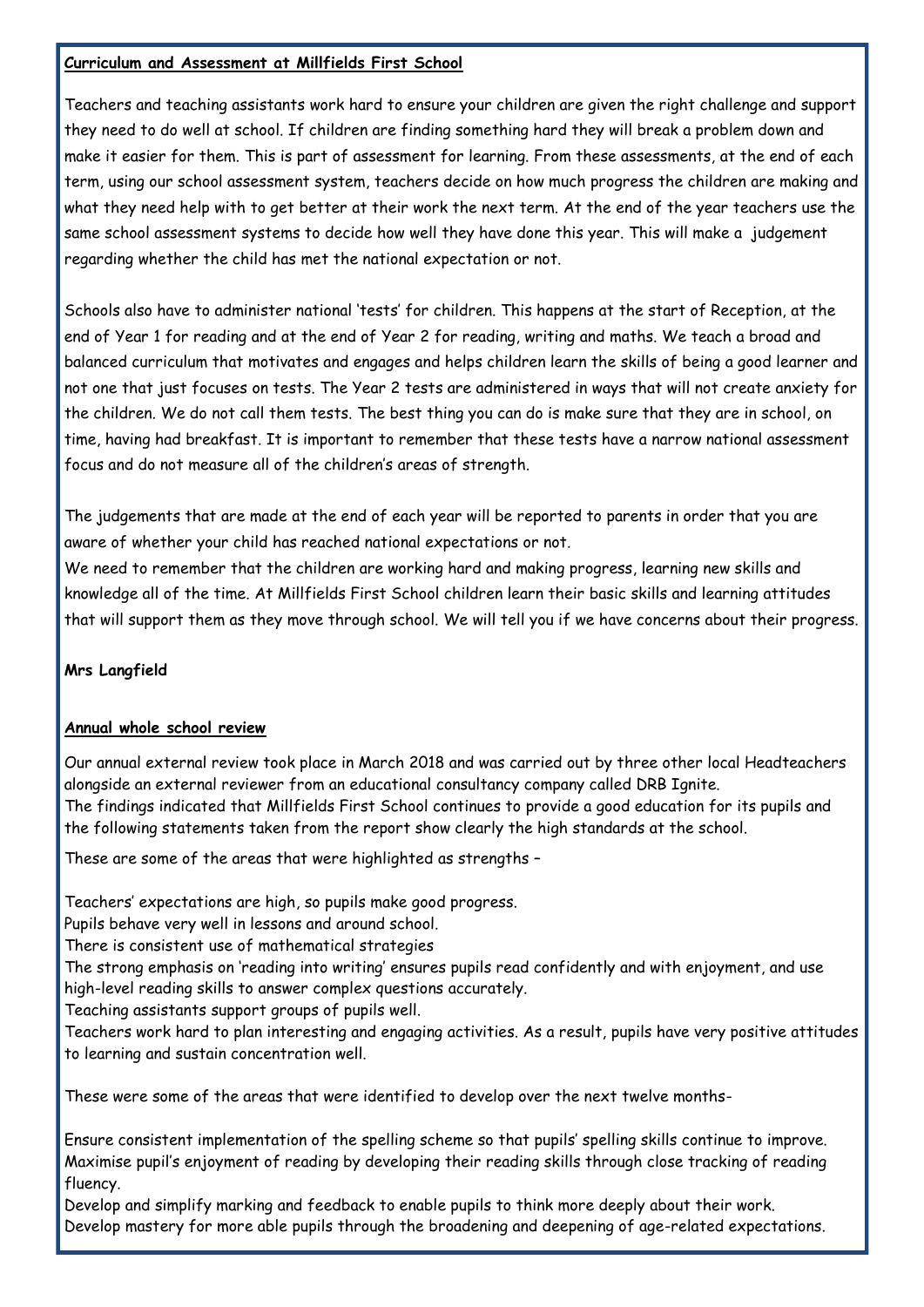#### **Year 4 Residential Visit**

As we are sure you will have heard our Year Four pupils had a very enjoyable residential visit in April. As long a we receive consents from all parents we are planning to produce a CD as a souvenir of the trip.

#### **Catering News**

We have an increasing number of pupils ordering a school dinner without bringing in payment. Please can we politely remind parents that payment must be made advance of meals being taken.

## **Class Photographs**

Please can all class photograph orders be returned to school by Friday 4th May. Thank you

#### **Bag 2 School**

Thank you to everyone who supported the Bag 2 School event organised by the Friends. This raised £76.00. The next big event will be our Summer Fayre.

## **May Day**

Please remember school is closed for bank holiday Monday on 7th May. We finish for half term on Friday 25th May and return on Monday 4th June.

#### **Reception starters September 2018— Induction Dates**

Stay and Play 21.5.18 1.45pm—2.45pm Induction: 4.7.18 1.45pm—2.45pm

18.6.18 1.45pm—2.45pm

7.6.18 1.45pm—2.45pm 16.7.18 1.45pm—2.45pm

**Induction meeting for parents 27.6.2018 6.00pm**

|  |  | Pre-School settling in sessions dates for September 2018 starters |  |
|--|--|-------------------------------------------------------------------|--|
|  |  |                                                                   |  |

12.6.18 1.30pm—2.30pm 20.6.2018 10.00am—11.00am

2.7.2018 1.30pm—2.30pm 12.7.2018 10.00am—11.00am

#### **Royal Wedding**

The children are invited to wear Red, White and Blue on Friday 18th May to celebrate the Royal Wedding that is taking place on Saturday 19th May. On Friday 4th May we will sending home two bunting pennants for the children to decorate in a royal theme, preferably red, white and blue. We will then assemble the bunting across the playground on the 18th (weather permitting) and we are hoping to celebrate the wedding by singing the National Anthem and enjoying a small afternoon snack of Strawberries and Ice Cream.

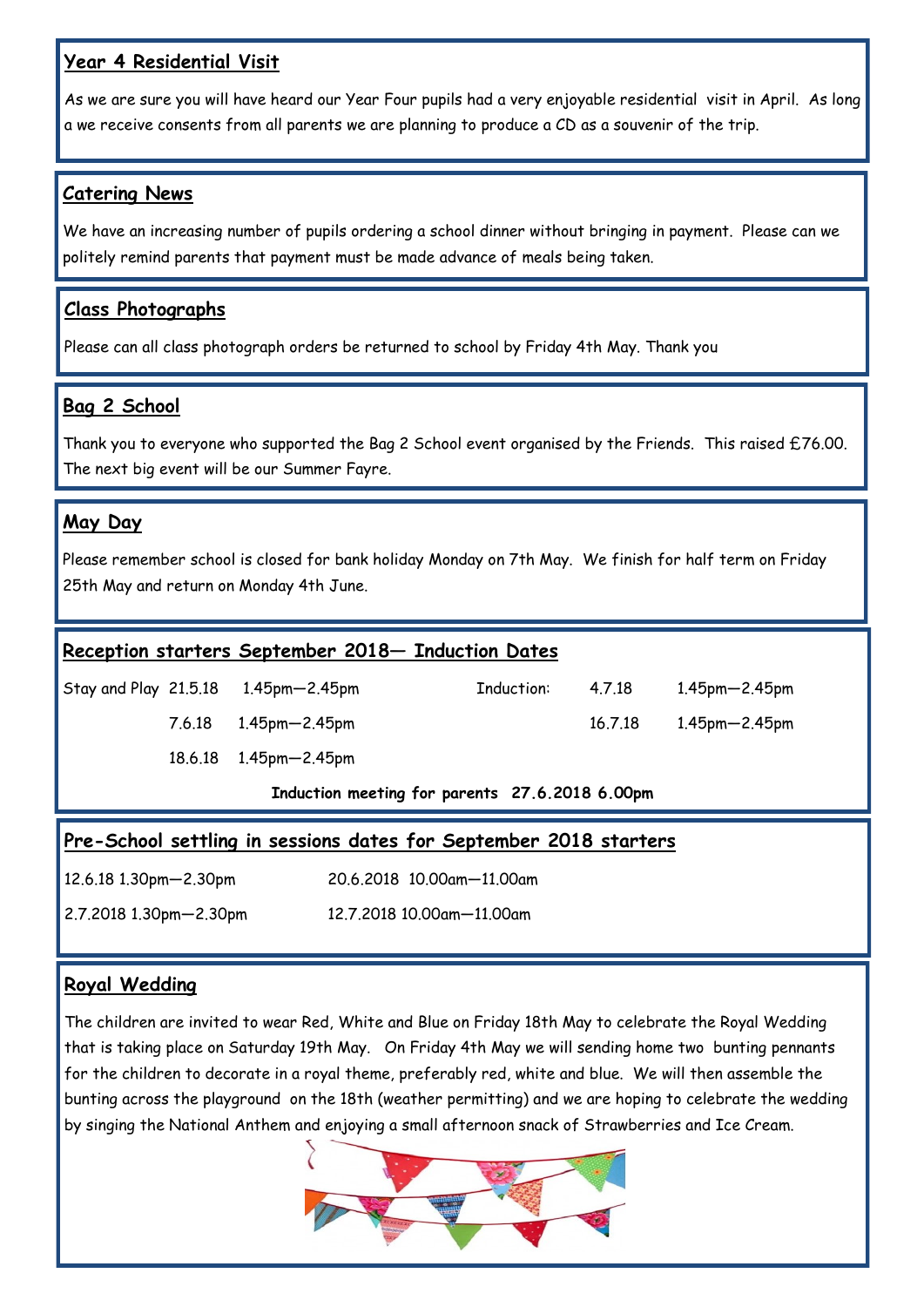# **Dates for the Diary 2018.**

| Monday 7th May      | School closed for one day only                                   |  |  |  |
|---------------------|------------------------------------------------------------------|--|--|--|
| Tuesday 8th May     | School re-opens                                                  |  |  |  |
|                     | Oak Class Assembly                                               |  |  |  |
| Friday 11th May     | Bikeability for Yr 4 (More information to follow)                |  |  |  |
| Tuesday 15th May    | Acorns B Class assembly                                          |  |  |  |
|                     | Digital Leaders Conference Y3 and 4                              |  |  |  |
| Friday 18th May     | Dave Heeley Visit year 2                                         |  |  |  |
| Monday 21st May     | Stay and Play September starters 1.45pm -2.45pm                  |  |  |  |
| Tuesday 22nd May    | Acorns E Class assembly                                          |  |  |  |
| Thursday 24th May   | Whole school story night/parent maths information evening 6.00pm |  |  |  |
| Friday 25th May     | School closes for Half term                                      |  |  |  |
| Monday 4th June     | School re-opens after Half term                                  |  |  |  |
| Tuesday 5th June    | Hazel Class Assembly                                             |  |  |  |
| Wednesday 6th June  | Outdoor Adventure Activity event Y3/4                            |  |  |  |
| Thursday 7th June   | Stay and Play 1.45pm-2.45pm                                      |  |  |  |
| Friday 8th June     | <b>Y4 transition activity Fantastic Forensics</b>                |  |  |  |
| Monday 11th June    | KS1 Phonic Screening all week                                    |  |  |  |
|                     | Acorns children visit the farm                                   |  |  |  |
| Tuesday 12th June   | Cherry Class assembly                                            |  |  |  |
|                     | Pre-school settling in session 1.30pm-2.30pm                     |  |  |  |
| Thursday 14th June  | Voices and Visions Rowan class                                   |  |  |  |
| Monday 18th June    | Big Sing-Y3 Cedar                                                |  |  |  |
|                     | Stay and Play 1.45pm-2.45pm                                      |  |  |  |
| Tuesday 19th June   | Cedar Class assembly                                             |  |  |  |
| Wednesday 20th June | Y1 drama event-Pirates                                           |  |  |  |
|                     | Pre-school settling in session 10.00am-11.00am                   |  |  |  |
| Thursday 21st June  | Nutrition Workshops KS 2                                         |  |  |  |
| Tuesday 26th June   | Maple Class assembly                                             |  |  |  |
| Wednesday 27th June | Athletics Festival Reception, Y1 and Y2                          |  |  |  |
|                     | Reception Starters Induction Meeting for Parents 6.00pm          |  |  |  |
| Thursday 28th June  | <b>School Disco</b>                                              |  |  |  |
|                     | School Reports out to parents                                    |  |  |  |